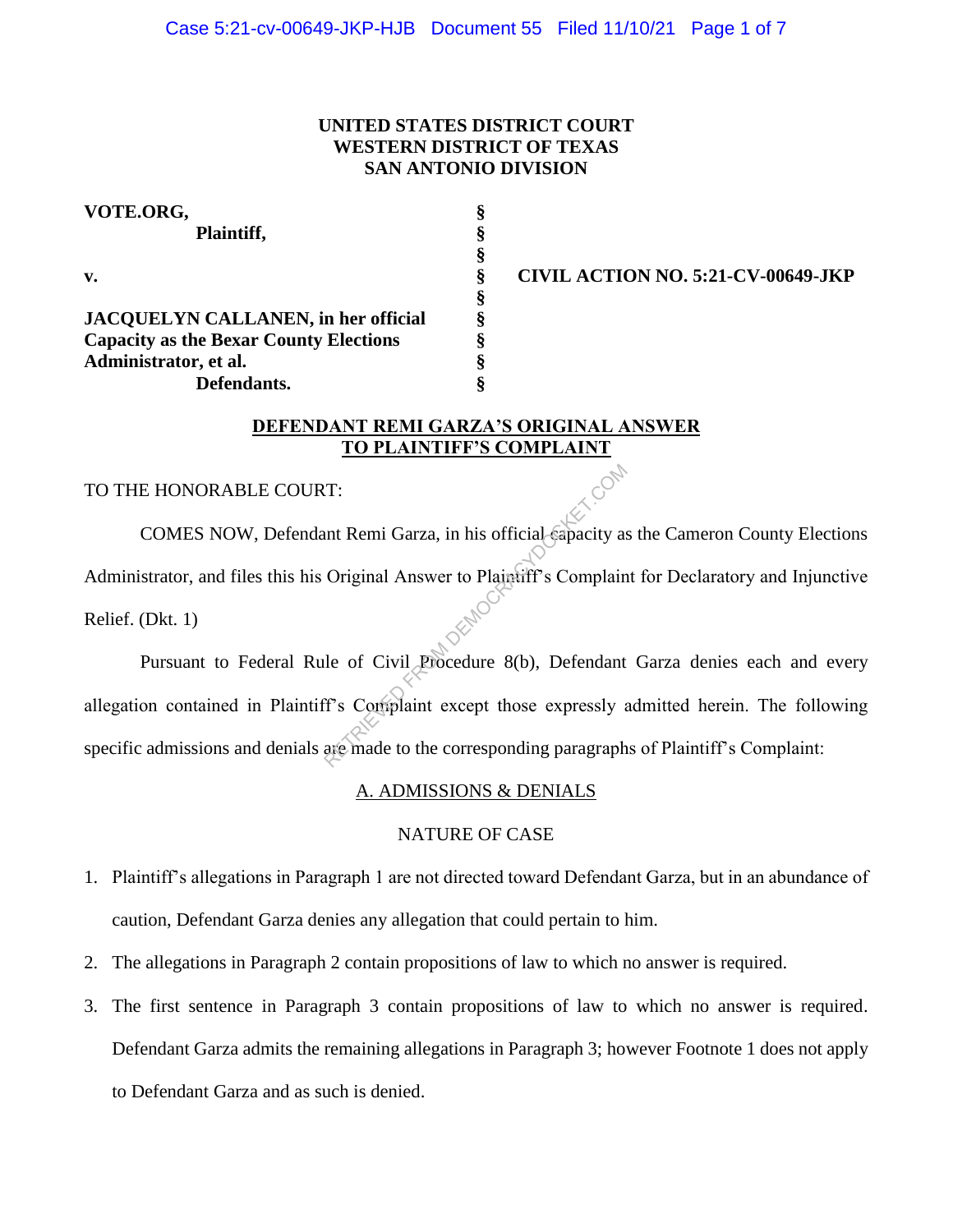#### Case 5:21-cv-00649-JKP-HJB Document 55 Filed 11/10/21 Page 2 of 7

- 4. The allegations in Paragraph 4 contain propositions of law to which no answer is required.
- 5. The allegations in Paragraph 5 contain propositions of law to which no answer is required.
- 6. The allegations in Paragraph 6 contain propositions of law to which no answer is required.
- 7. Defendant Garza lacks sufficient knowledge or information to form a belief about the truth of Paragraph 7.
- 8. The allegations in Paragraph 8 contain propositions of law to which no answer is required.
- 9. The allegations in Paragraph 9 contain propositions of law to which no answer is required. To the extent said allegations require an answer, Defendant Garza denies that his actions have violated any state or federal laws or rights secured under the United States Constitution.
- 10. The allegations in Paragraph 10 contain propositions of law to which no answer is required. To the extent said allegations require an answer, Defendant Garza denies that his actions have violated any state or federal laws or rights secured under the United States Constitution. S secured under the United States Constit<br>
1 10 contain propositions of law to which<br>
re an answer, Defendant Garza denies th<br>
s secured under the United States Constit<br>
re an answer, Defendant Garza denies th<br>
s secured u
- 11. The allegations in Paragraph 11 contain propositions of law to which no answer is required. To the extent said allegations require an answer, Defendant Garza denies that his actions have violated any state or federal laws or rights secured under the United States Constitution.

# JURISDICTION AND VENUE

- 12. The allegations in Paragraph 12 contain propositions of law to which no answer is required. To the extent said allegations require an answer, Defendant Garza denies that his actions have violated any state or federal laws or rights secured under the United States Constitution.
- 13. Defendant Garza admits to the allegations in Paragraph 13 that the Court has original jurisdiction over this case; however Defendant Garza denies that his actions have violated any state or federal laws or rights secured under the United States Constitution.
- 14. Defendant Garza admits to the allegations in Paragraph 14 that the Court has personal jurisdiction over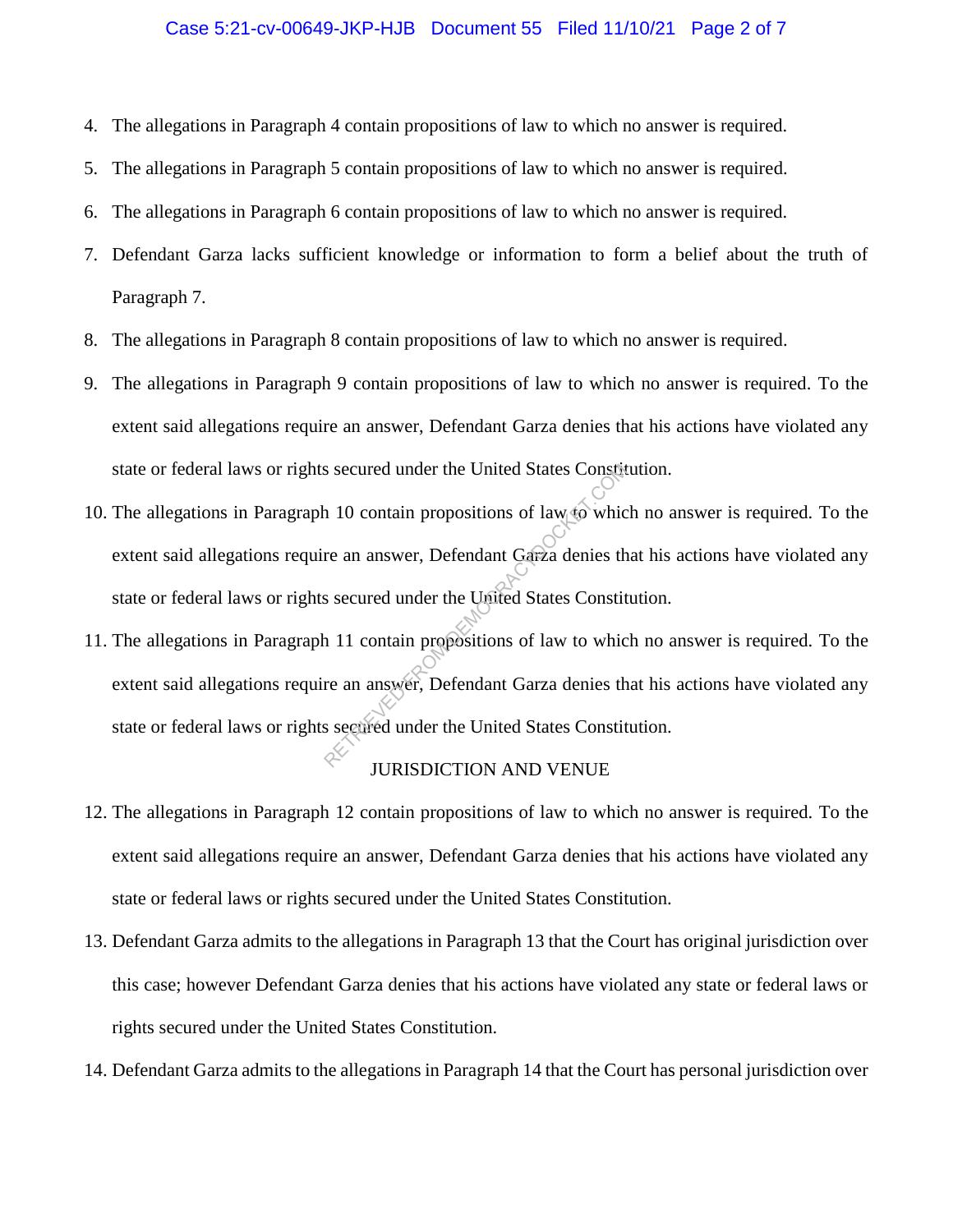this Defendant Garza; however Defendant Garza denies that his actions have violated any state or federal laws or rights secured under the United States Constitution.

- 15. Defendant Garza admits to the allegations in Paragraph 15 that venue is proper; however Defendant Garza denies that his actions have violated any state or federal laws or rights secured under the United States Constitution.
- 16. Defendant Garza admits to the allegations in Paragraph 16.

### PARTIES

- 17. Defendant Garza lacks sufficient knowledge or information to form a belief about the truth of Paragraph 17.
- 18. Defendant Garza lacks sufficient knowledge or information to form a belief about the truth of Paragraph 18.
- 19. Defendant Garza lacks sufficient knowledge or information to form a belief about the truth of Paragraph 19 but admits that Secretary Pablos did clarify that original signatures were necessary for proper voter registration. From the words of the material compation to form the material of the material contract of the Secretary Pablos did clarify that origin.
- 20. The allegations in the first two sentences of Paragraph 20 contain propositions of law to which no answer is required. Defendant Garza lacks sufficient knowledge or information to form a belief about the remainder of Paragraph 20.
- 21. Defendant Garza admits that Jaquelyn Callenen is the Bexar County Elections Administrator yet lacks sufficient knowledge or information to form a belief about the truth of the remainder of Paragraph 21.
- 22. Defendant Garza admits that Bruce Elfant is the Travis County tax Assessor-Collector yet lacks sufficient knowledge or information to form a belief about the truth of the remainder of Paragraph 22.
- 23. Defendant Garza admits the allegations in Paragraph 23, however denies that his actions have violated any state or federal laws or rights secured under the United States Constitution.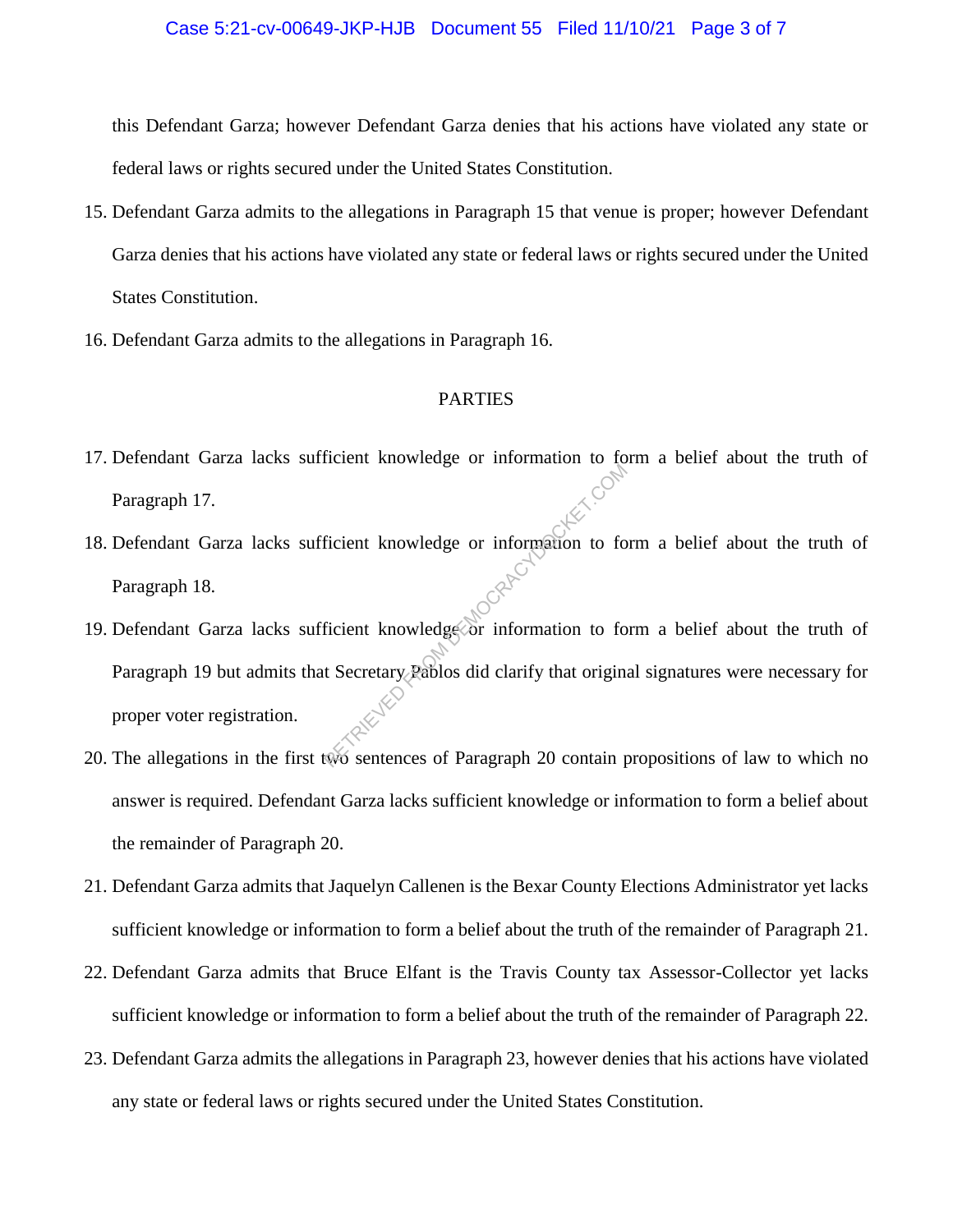24. Defendant Garza admits that Michael Scarpello is the Dallas County Elections Administrator yet lacks sufficient knowledge or information to form a belief about the truth of the remainder of Paragraph 24.

#### STATEMENT OF FACTS AND LAW

- 25. Defendant Garza admits the allegation in Paragraph 25.
- 26. The allegations in Paragraph 26 contain propositions of law to which no answer is required.
- 27. Defendant Garza lacks sufficient knowledge or information to form a belief about the truth of Paragraph 27, however admits that Secretary Pablos clarified that an original signature was required for the Voter Registration Form.
- 28. Defendant Garza lacks sufficient knowledge or information to form a belief about the truth of Paragraph 28. Ficient knowledge or information to formation to formation to formation to formation to formation of law to which ficient knowledge or information to formation to formation to formation to formation to formation to formati
- 29. Defendant Garza lacks sufficient knowledge or information to form a belief about the truth of Paragraph 29.
- 30. The allegations in Paragraph 30 contain propositions of law to which no answer is required.
- 31. Defendant Garza lacks sufficient knowledge or information to form a belief about the truth of Paragraph 31.
- 32. The first sentence of Paragraph 32 contain propositions of law to which no answer is required. Defendant Garza lacks sufficient knowledge or information to form a belief about the truth of the remainder of Paragraph 32.
- 33. Defendant Garza lacks sufficient knowledge or information to form a belief about the truth of Paragraph 33.
- 34. Defendant Garza lacks sufficient knowledge or information to form a belief about the truth of the remainder of Paragraph 34.
- 35. The allegations in Paragraph 35 contain propositions of law to which no answer is required.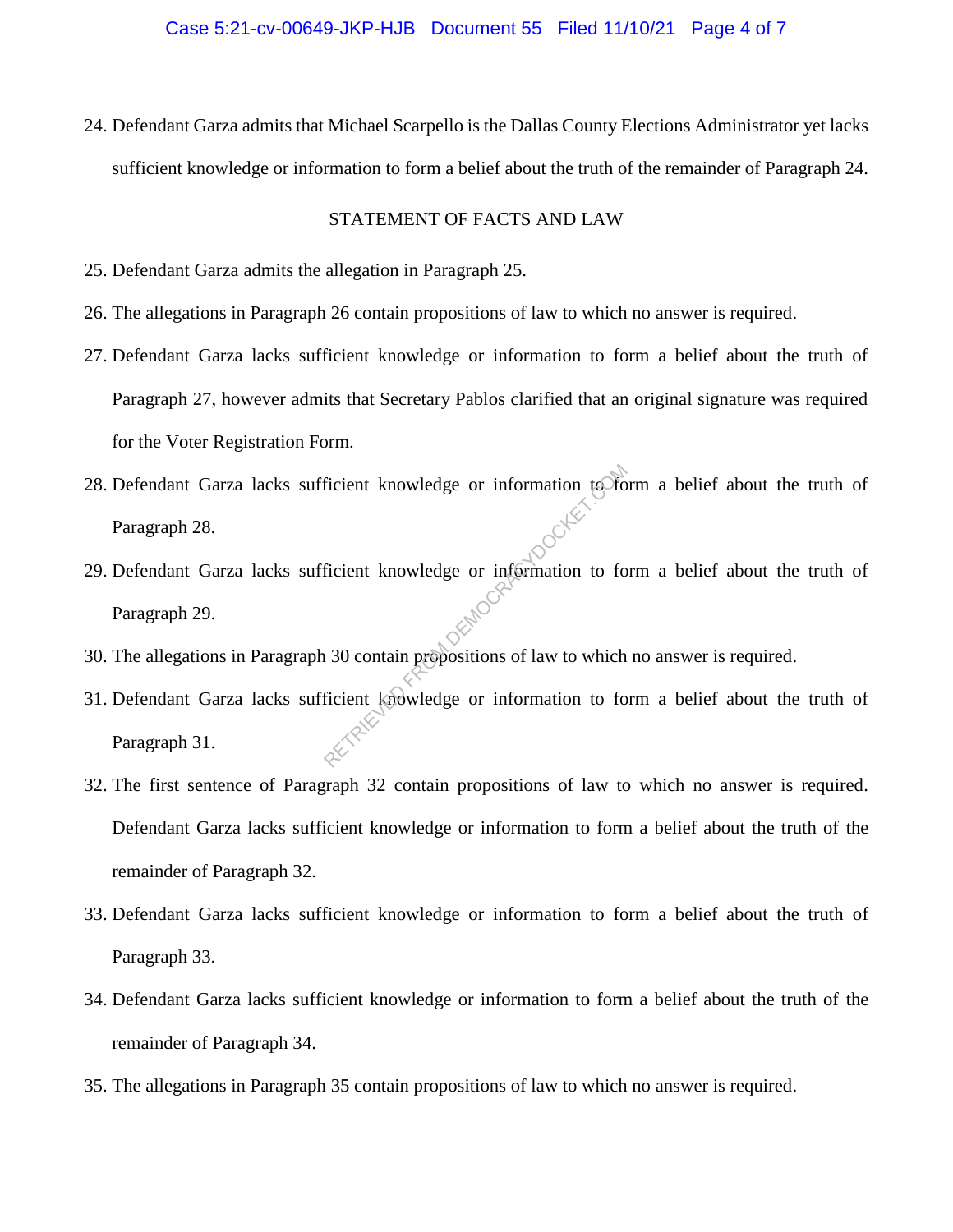## Case 5:21-cv-00649-JKP-HJB Document 55 Filed 11/10/21 Page 5 of 7

36. Defendant Garza lacks sufficient knowledge or information to form a belief about the truth of the remainder of Paragraph 36.

# CLAIMS FOR RELIEF COUNT 1 52 U.S.C. § 10101; 42 U.S.C. § 1983 Violation of Section 1971 of the Civil Rights Act of 1964 Against All Defendants

- 37. In response to paragraph 37, Defendant Garza incorporates all of his former responses.
- 38. The allegations in Paragraph 38 contain propositions of law to which no answer is required.
- 39. The allegations in Paragraph 39 contain propositions of law to which no answer is required. To the extent said allegations require an answer, Defendant Garza denies that his actions have violated any state or federal laws or rights secured under the United States Constitution.
- 40. The allegations in Paragraph 40 contain propositions of law to which no answer is required. To the extent said allegations require an answer, Defendant Garza denies that his actions have violated any state or federal laws or rights secured under the United States Constitution. re an answer, Defendant Garza denies the<br>s secured under the United States Constit<br>1 40 contain propositions of law to which<br>re an answer, Defendant Garza denies the<br>s secured under the United States Constit<br>S secured unde

COUNT II U.S. Const. Amends. I, XIV; 42 U.S.C. § 1983 Undue Burden on the Right to Vote Against all Defendants

- 41. In response to paragraph 41, Defendant Garza incorporates all of his former responses.
- 42. The allegations in Paragraph 42 contain propositions of law to which no answer is required.
- 43. The allegations in Paragraph 43 contain propositions of law to which no answer is required.
- 44. The allegations in Paragraph 44 contain propositions of law to which no answer is required.
- 45. The allegations in Paragraph 45 contain propositions of law to which no answer is required. To the extent said allegations require an answer, Defendant Garza denies that his actions have violated any state or federal laws or rights secured under the United States Constitution.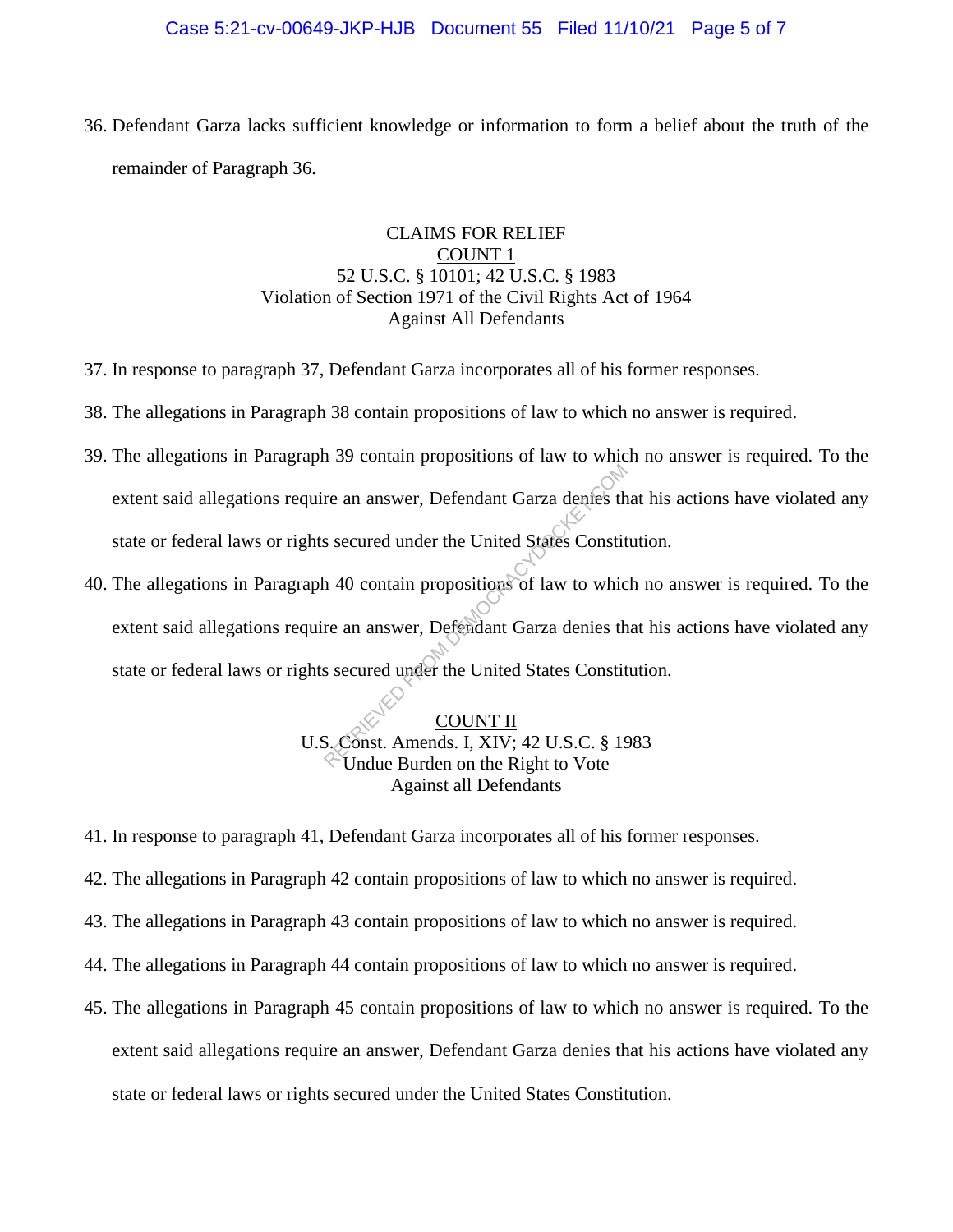- 46. The allegations in Paragraph 46 contain propositions of law to which no answer is required. To the extent said allegations require an answer, Defendant Garza denies that his actions have violated any state or federal laws or rights secured under the United States Constitution.
- 47. The allegations in Paragraph 47 contain propositions of law to which no answer is required. To the extent said allegations require an answer, Defendant Garza denies that his actions have violated any state or federal laws or rights secured under the United States Constitution.

# **B. DEFENSES & AFFIRMATIVE DEFENSES**

- 48. Defendant Garza asserts that sovereign immunity, qualified immunity, and/or equity and justice bar Plaintiff's recovery of attorneys' fees from Defendant Garza in this suit as Defendant Garza neither advocated nor enacted the "Wet Signature Rule". RETRIEVED FROM Defendant Garza in this<br>
Ret Signature Rule".<br>
Ret Signature Rule".<br>
RETRIEVED FROM AGISTRATE.<br>
C. TRIAL BY MAGISTRATE.
- 49. Defendant Garza reserves the right to amend his Original Answer to incorporate defenses that may arise through the life of this suit.

# **C. TRIAL BY MAGISTRATE**

50. Defendant Garza hereby consents to a bench trial before the Magistrate.

# **D. PRAYER**

51. For these reasons, Defendant Garza asks the Court to enter judgment that Plaintiff take nothing, assess costs against Plaintiff, and award Defendant Garza all other relief the Court deems appropriate.

Respectfully submitted,

COMMISSIONERS COURT-CIVIL LEGAL DIVISION 1100 East Monroe Street Brownsville, Texas 78520 Telephone: (956) 550-1345 Facsimile: (956) 550-1348